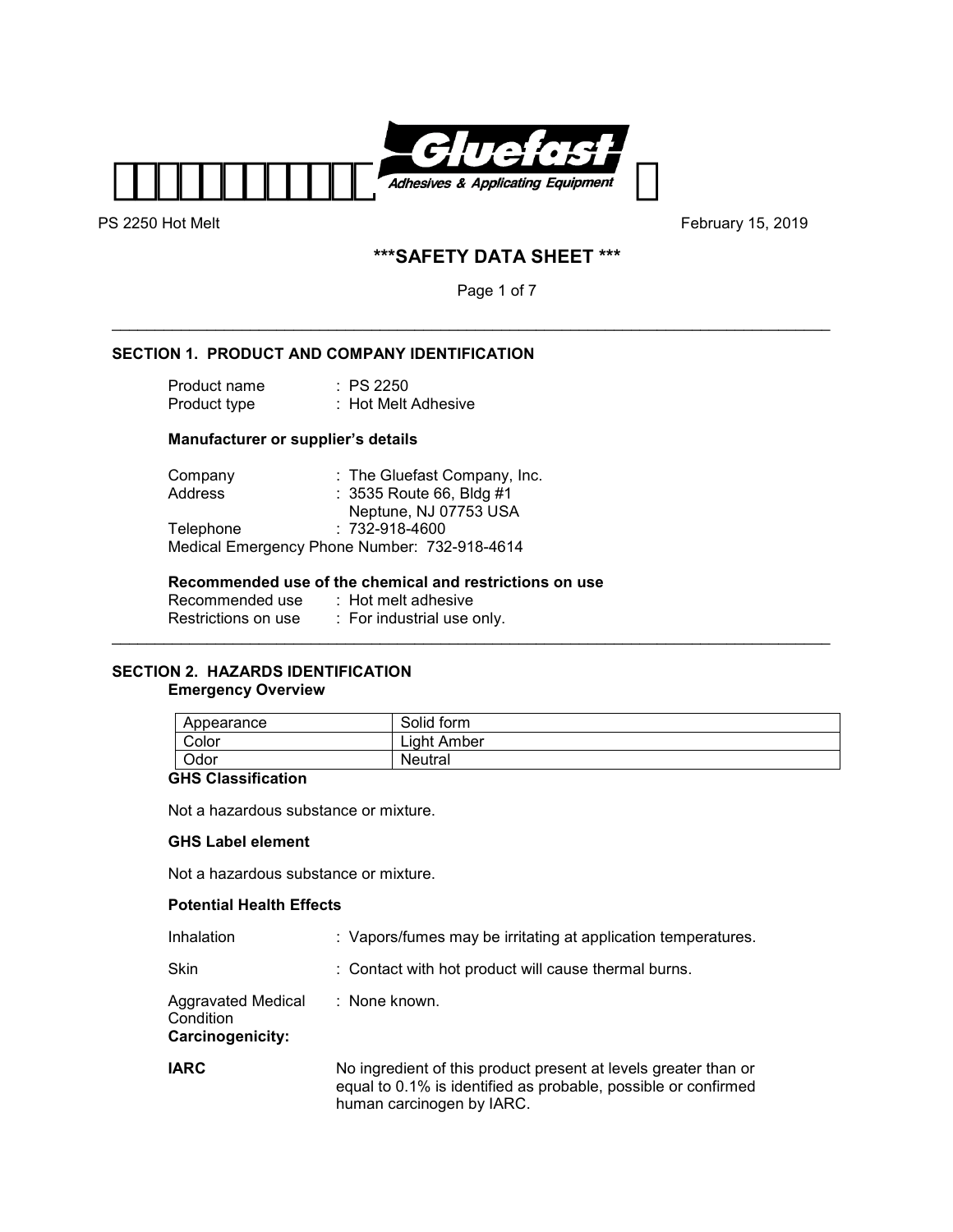

# **\*\*\*SAFETY DATA SHEET \*\*\***

Page 2 of 7

| <b>OSHA</b> | No ingredient of this product present at levels greater than or<br>equal to 0.1% is identified as a carcinogen or potential<br>carcinogen by OSHA. |
|-------------|----------------------------------------------------------------------------------------------------------------------------------------------------|
| <b>NTP</b>  | No ingredient of this product present at levels greater than or<br>equal to 0.1% is identified as a known or anticipated carcinogen<br>by NTP.     |

## **SECTION 3. COMPOSITION/INFORMATION OF INGREDIENTS**

Substance/Mixture : Mixture

# **Hazardous Ingredients**

|    | Chemical<br>Name                                  | ∵Nu.<br>-CAJ                         | $\lceil\% \rceil$<br>∶oncentration |
|----|---------------------------------------------------|--------------------------------------|------------------------------------|
| wr | $\overline{a}$<br>(petroleum)<br>hite mineral oil | $\rightarrow$<br>$8042 - 4$<br>′ – " | .                                  |
|    |                                                   |                                      |                                    |

## **SECTION 4. FIRST AID MEASURES**

| General advice          | : Show this material safety data sheet to the doctor in<br>attendance.                                                 |
|-------------------------|------------------------------------------------------------------------------------------------------------------------|
| If inhaled              | : Move to fresh air.                                                                                                   |
|                         | If symptoms persist, call a physician.                                                                                 |
| In case of skin contact | : Wash off with soap and water.                                                                                        |
|                         | Cool melted product on skin with plenty of water. Do not<br>remove solidified product.                                 |
| In case of eye contact  | : In the case of contact with eyes, rinse immediately with plenty<br>of water and seek medical advice.                 |
| If swallowed            | : Do not induce vomiting. Seek medical attention if symptoms<br>develop. Provide medical care provider with this MSDS. |
| Notes to physician      | : Use mineral oil to soften and loosen product for removal.                                                            |

# **SECTION 5. FIRE-FIGHTING MEASURES**

| Suitable extinguishing media                          | : Use water spray, alcohol-resistant foam, dry chemical or<br>carbon dioxide. |
|-------------------------------------------------------|-------------------------------------------------------------------------------|
| Unsuitable extinguishing<br>media                     | : Do NOT use water jet.                                                       |
| Specific hazards during fire<br>fighting              | : Burning produces irritant fumes.                                            |
| Special protective equipment<br>for the fire-fighters | : Wear self-contained breathing apparatus for firefighting if<br>necessary.   |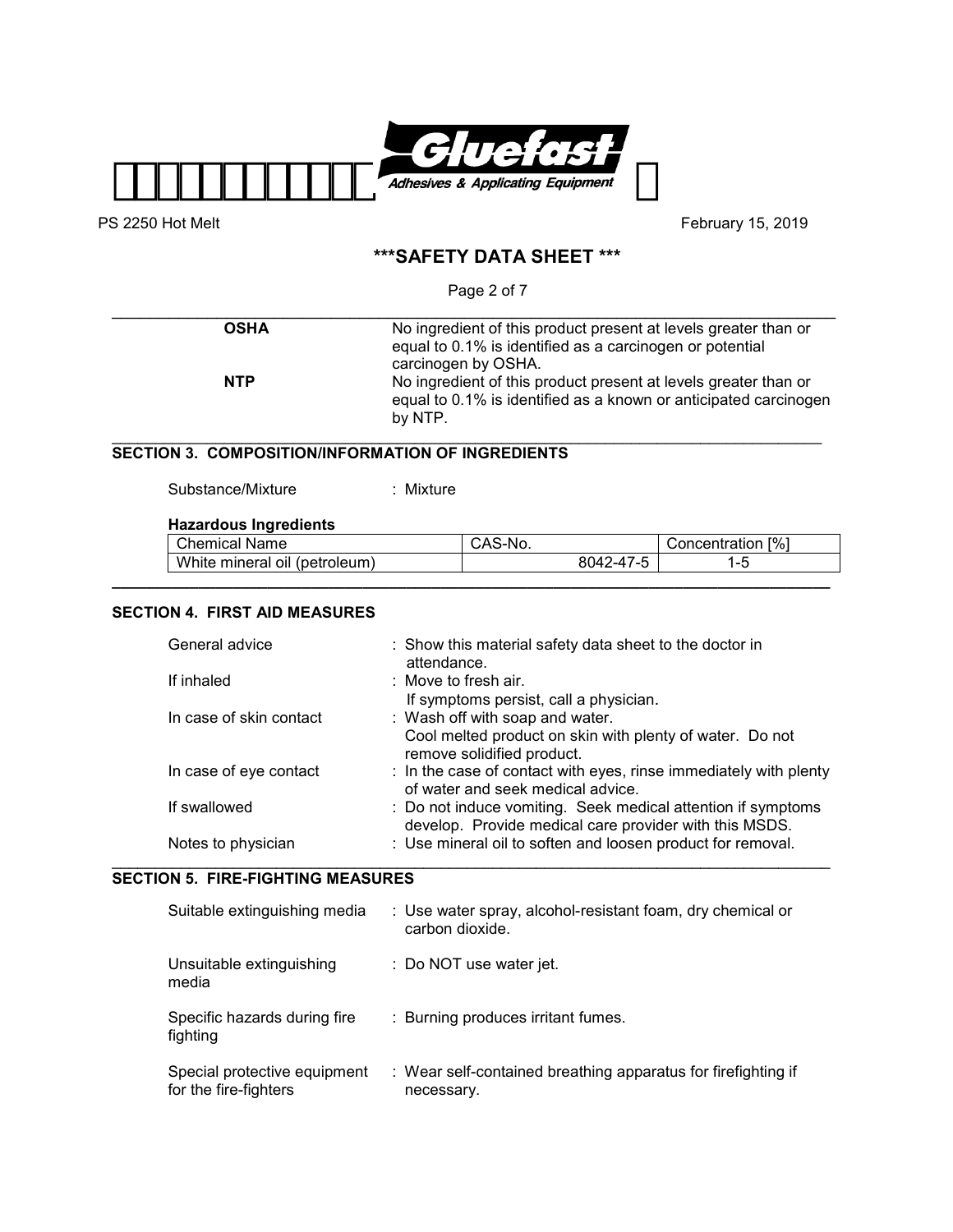

# **\*\*\*SAFETY DATA SHEET \*\*\***

Page 3 of 7

\_\_\_\_\_\_\_\_\_\_\_\_\_\_\_\_\_\_\_\_\_\_\_\_\_\_\_\_\_\_\_\_\_\_\_\_\_\_\_\_\_\_\_\_\_\_\_\_\_\_\_\_\_\_\_\_\_\_\_\_\_\_\_\_\_\_\_\_\_\_\_\_\_\_\_\_\_\_\_\_\_\_\_\_\_

# **SECTION 6. ACCIDENTAL RELEASE MEASURES**

| Personal precautions,<br>protective equipment and<br>emergency procedures | : Refer to protective measures listed in sections 7 and 8. |
|---------------------------------------------------------------------------|------------------------------------------------------------|
| Methods and materials for<br>containment and cleaning up                  | $\therefore$ Allow to solidify.                            |

 $\_$  , and the set of the set of the set of the set of the set of the set of the set of the set of the set of the set of the set of the set of the set of the set of the set of the set of the set of the set of the set of th

# **SECTION 7. HANDLING AND STORAGE**

| Advice on safe handling     | : Avoid breathing vapors/fumes of heated product. Prevent<br>contact with molten product. |
|-----------------------------|-------------------------------------------------------------------------------------------|
| Conditions for safe storage | : Keep in a dry, cool place.                                                              |
| Materials to avoid          | : No special restrictions on storage with other products.                                 |

#### \_\_\_\_\_\_\_\_\_\_\_\_\_\_\_\_\_\_\_\_\_\_\_\_\_\_\_\_\_\_\_\_\_\_\_\_\_\_\_\_\_\_\_\_\_\_\_\_\_\_\_\_\_\_\_\_\_\_\_\_\_\_\_\_\_\_\_\_\_\_\_\_\_\_\_\_\_\_\_\_\_\_\_ **SECTION 8. EXPOSURE CONTROLS/PERSONAL PROTECTION**

# **Ingredients with workplace control parameters**

| Ingredients                   | CAS-No.   | Value type<br>(Form of<br>Exposure) | Control<br>parameters/<br>Permissible | <b>Basis</b> |
|-------------------------------|-----------|-------------------------------------|---------------------------------------|--------------|
|                               |           |                                     | concentration                         |              |
| White mineral oil (petroleum) | 8042-47-5 | TWA (Mist)                          | $5 \,\mathrm{mg/m}$                   | OSHA Z-1     |
|                               |           | TWA                                 | $5 \,\mathrm{mg/m}$                   | <b>ACGIH</b> |
|                               |           | (Inhalable)                         |                                       |              |
|                               |           | fraction)                           |                                       |              |
|                               |           | TWA                                 | $5 \text{ mg/m}$                      | OSHA P0      |

| <b>Engineering measures</b>    | : At the application temperature, use of local exhaust over the<br>premelting reservoir is encouraged. |
|--------------------------------|--------------------------------------------------------------------------------------------------------|
| Personal protective equipment  |                                                                                                        |
| Respiratory protection         | : In case of insufficient ventilation, wear suitable respiratory<br>equipment.                         |
| Filter type<br>Hand protection | : Particulates type                                                                                    |
| Material                       | : Protective gloves                                                                                    |
| Remarks                        | : When handling hot material, use heat resistant gloves.                                               |
| Eye protection                 | : Safety glasses                                                                                       |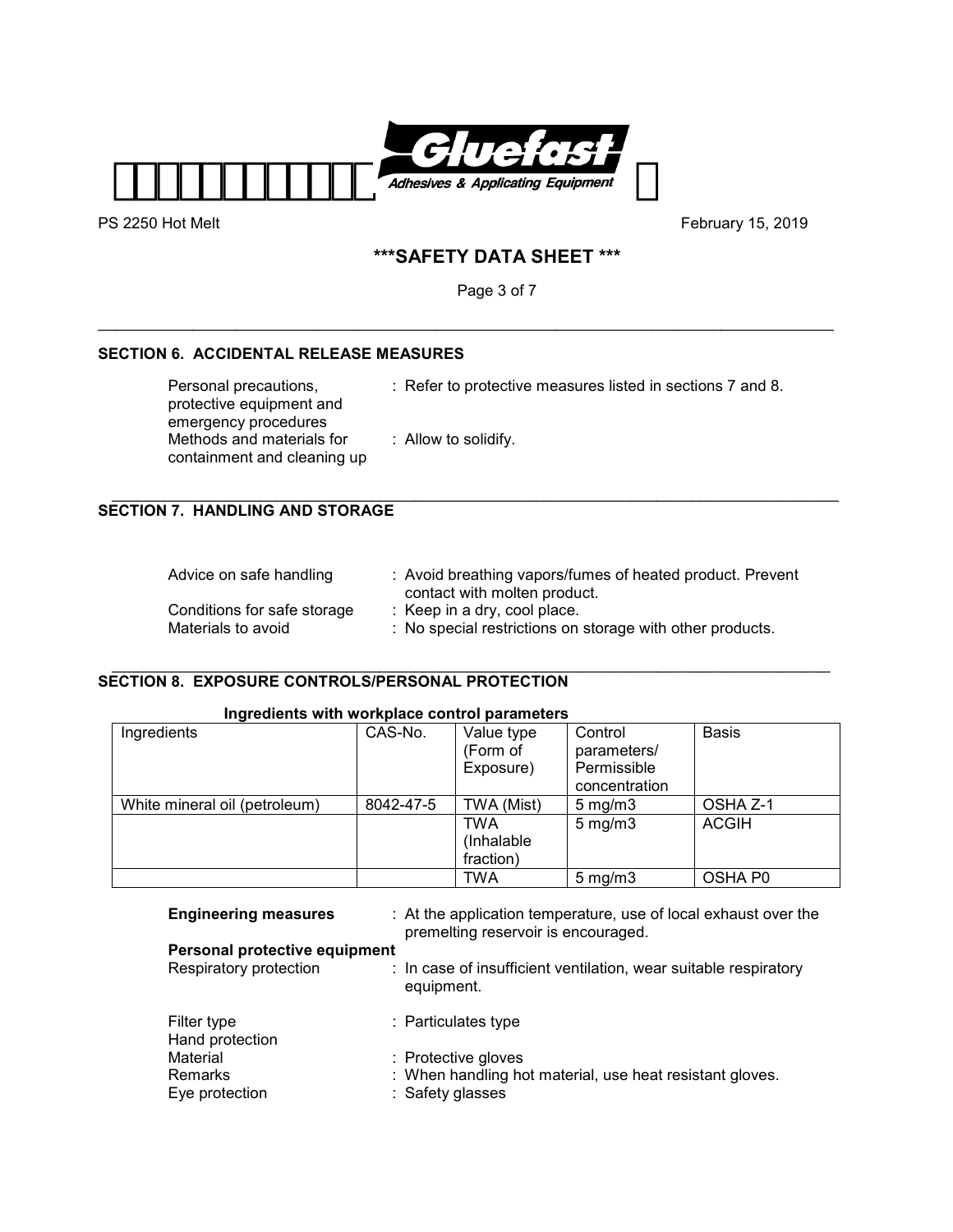

# **\*\*\*SAFETY DATA SHEET \*\*\***

Page 4 of 7

\_\_\_\_\_\_\_\_\_\_\_\_\_\_\_\_\_\_\_\_\_\_\_\_\_\_\_\_\_\_\_\_\_\_\_\_\_\_\_\_\_\_\_\_\_\_\_\_\_\_\_\_\_\_\_\_\_\_\_\_\_\_\_\_\_\_\_\_\_\_\_\_\_\_\_\_\_

# **SECTION 9. PHYSICAL AND CHEMICAL PROPERTIES**

| Appearance                  | $\therefore$ Solid form                        |
|-----------------------------|------------------------------------------------|
| Color                       | : Light Amber                                  |
| Odor                        | : Neutral                                      |
| <b>Odor Threshold</b>       | : No data available                            |
| рH                          | : Not applicable                               |
| Boiling point/boiling range | : not determined                               |
| Flash point                 | : Not applicable                               |
| Evaporation rate            | : not determined                               |
| Flammability (solid, gas)   | : Not classified as a flammability hazard      |
| Upper explosion limit       | : upper flammability limit                     |
|                             | not determined                                 |
| Lower explosion limit       | : lower flammability limit                     |
|                             | not determined                                 |
| Vapor pressure              | : not determined                               |
| Relative vapor density      | : not determined                               |
| Density                     | $: 0.930$ g/cm3                                |
| Solubility(ies)             |                                                |
| Water solubility            | $:$ insoluble                                  |
| Partition coefficient: n-   | : No data available                            |
| octanol/water               |                                                |
| Autoignition temperature    | : not determined                               |
| Thermal decomposition       | : Carbon monoxide, carbon dioxide and unburned |
|                             | hydrocarbons (smoke).                          |
| Viscosity                   |                                                |
| Viscosity, kinematic        | : Not applicable                               |
| Solid Content, % by weight  | : 100                                          |
| VOC, % by weight            | 0                                              |

# **SECTION 10. STABILITY AND REACTIVITY**

| Chemical stability                  | : The product is chemically stable.                                                                |
|-------------------------------------|----------------------------------------------------------------------------------------------------|
| reactions                           | Possibility of hazardous : Hazardous polymerization does not occur.                                |
| Hazardous<br>decomposition products | : Stable under normal conditions.<br>Thermal decomposition can lead to release of irritating gases |
|                                     | and vapors                                                                                         |

\_\_\_\_\_\_\_\_\_\_\_\_\_\_\_\_\_\_\_\_\_\_\_\_\_\_\_\_\_\_\_\_\_\_\_\_\_\_\_\_\_\_\_\_\_\_\_\_\_\_\_\_\_\_\_\_\_\_\_\_\_\_\_\_\_\_\_\_\_\_\_\_\_\_\_\_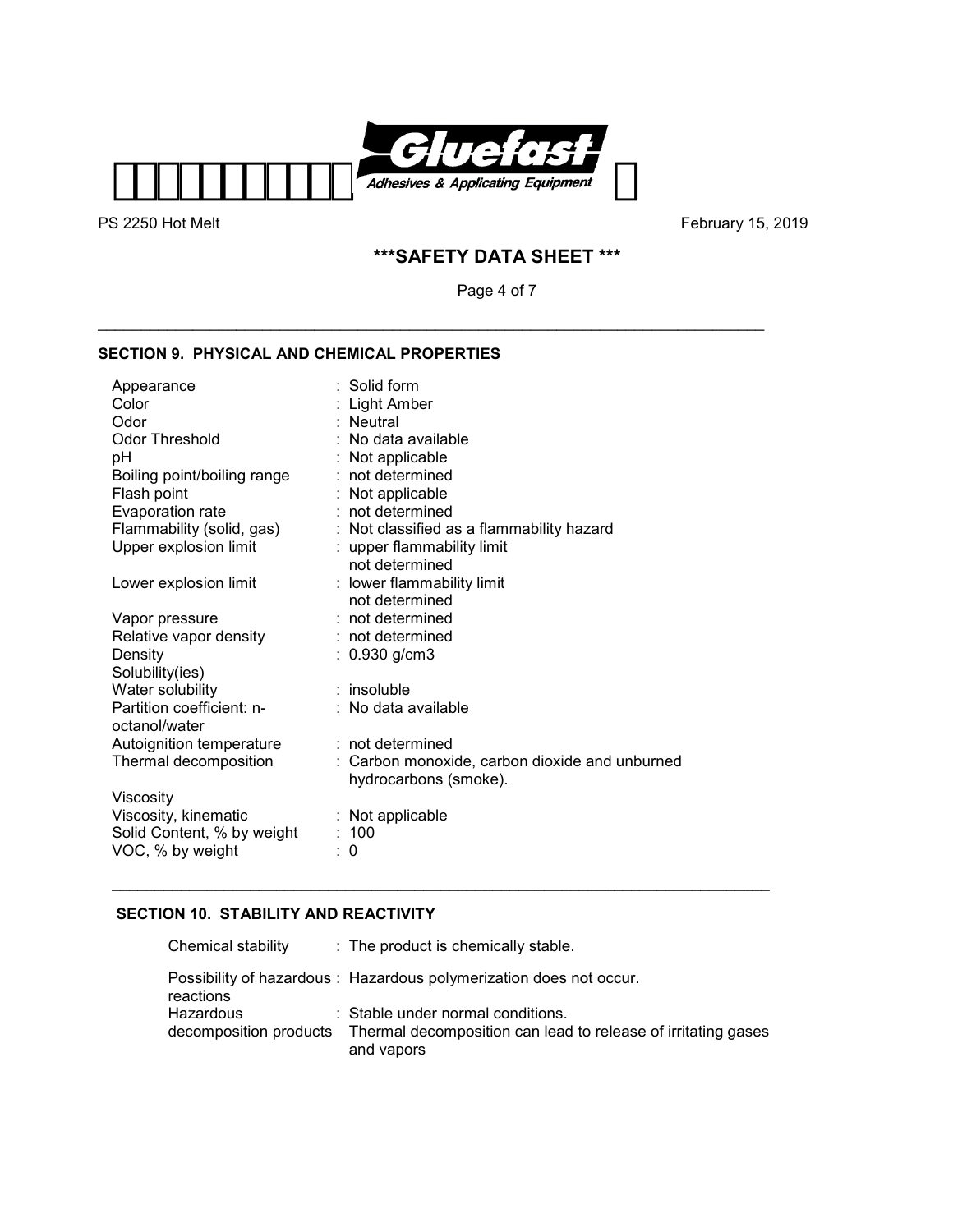

# **\*\*\*SAFETY DATA SHEET \*\*\***

Page 5 of 7

## **SECTION 11. TOXICOLOGY INFORMATION**

 **Acute toxicity** 

## **Ingredients: White mineral oil (petroleum):**<br>Acute oral toxicity  $\therefore$  LD50 Oral rat > 5,000 mg/kg **Skin corrosion/irritation**  No data available **Serious eye damage/eye irritation**  No data available **Respiratory or skin sensitization**  No data available **Germ cell mutagenicity**  No data available **Carcinogenicity**  No data available **Reproductive toxicity**  No data available **STOT-single exposure**  No data available **STOT-repeated exposure**  No data available **Aspiration toxicity**  No data available \_\_\_\_\_\_\_\_\_\_\_\_\_\_\_\_\_\_\_\_\_\_\_\_\_\_\_\_\_\_\_\_\_\_\_\_\_\_\_\_\_\_\_\_\_\_\_\_\_\_\_\_\_\_\_\_\_\_\_\_\_\_\_\_\_\_\_\_\_\_\_\_\_\_\_\_\_\_\_

# **SECTION 12. ECOLOGICAL INFORMATION**

| <b>Ecotoxicity</b><br>Ingredients:<br>White mineral oil (petroleum) :                         |                                                                                                                     |
|-----------------------------------------------------------------------------------------------|---------------------------------------------------------------------------------------------------------------------|
| Toxicity to fish                                                                              | : LC50 (Lepomis macrochirus (Bluegill sunfish)): $> 10,000$ mg/l<br>Exposure time: 96 h<br>Test Method: static test |
| <b>Persistence and degradability</b><br>No data available<br><b>Bioaccumulative potential</b> |                                                                                                                     |
| Mobility in soil                                                                              |                                                                                                                     |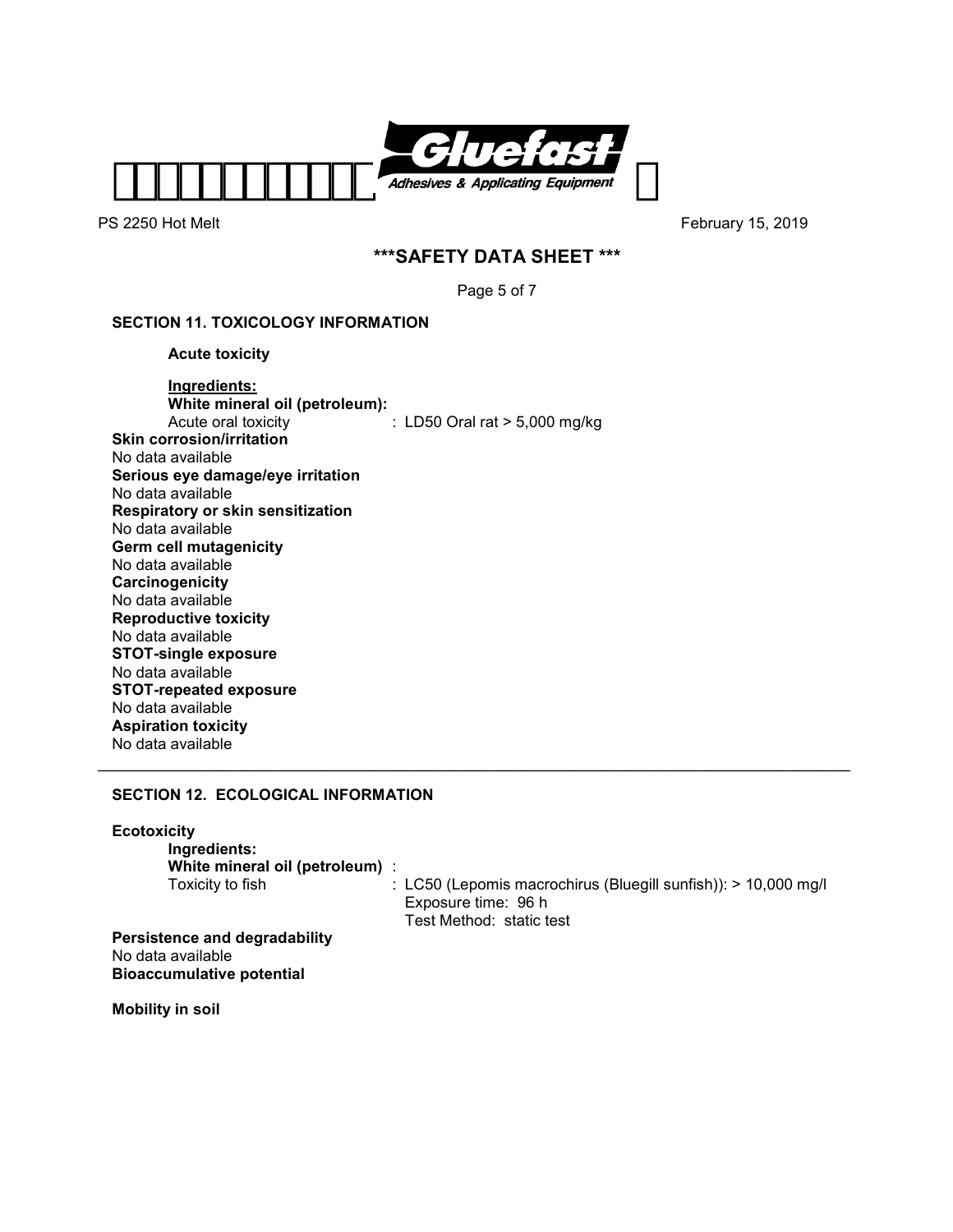

# **\*\*\*SAFETY DATA SHEET \*\*\***

Page 6 of 7

**\_\_\_\_\_\_\_\_\_\_\_\_\_\_\_\_\_\_\_\_\_\_\_\_\_\_\_\_\_\_\_\_\_\_\_\_\_\_\_\_\_\_\_\_\_\_\_\_\_\_\_\_\_\_\_\_\_\_\_\_\_\_\_\_\_\_\_\_\_\_\_\_\_\_\_\_\_\_\_\_\_\_\_\_** 

\_\_\_\_\_\_\_\_\_\_\_\_\_\_\_\_\_\_\_\_\_\_\_\_\_\_\_\_\_\_\_\_\_\_\_\_\_\_\_\_\_\_\_\_\_\_\_\_\_\_\_\_\_\_\_\_\_\_\_\_\_\_\_\_\_\_\_\_\_\_\_\_\_\_\_\_\_\_\_\_\_\_\_

No data available

**Other adverse effects** 

No data available

## **SECTION 13. DISPOSAL CONSIDERATIONS**

## **Disposal methods**

Waste from residues : To the best of our knowledge, this product does not meet the definition of hazardous waste under the U.S. EPA Hazardous Waste Regulations 40 CFR 261. Dispose of in an approved landfill. Consult your state, local or provincial authorities and your local waste vendor for more restrictive requirements. The hazard and precautionary statements displayed on the label also apply to any residues left in the container.

#### \_\_\_\_\_\_\_\_\_\_\_\_\_\_\_\_\_\_\_\_\_\_\_\_\_\_\_\_\_\_\_\_\_\_\_\_\_\_\_\_\_\_\_\_\_\_\_\_\_\_\_\_\_\_\_\_\_\_\_\_\_\_\_\_\_\_\_\_\_\_\_\_\_\_\_\_\_\_\_\_\_\_\_ **SECTION 14. TRANSPORT INFORMATION**

#### **Special precautions for user**

Remarks : Not dangerous goods

#### **Domestic Regulation**

#### **International Regulation**

### **Transport in bulk according to Annex II of MARPOL 73/78 and the IBC Code**

Not applicable for product as supplied.

| SECTION 15. REGULATORY INFORMATION |                                                                                                                        |  |
|------------------------------------|------------------------------------------------------------------------------------------------------------------------|--|
| SARA 311/312 Hazards               | : No SARA Hazards                                                                                                      |  |
| <b>SARA 302</b>                    | : SARA 302: No chemicals in this material are subject to the<br>reporting requirements of SARA Title III, Section 302. |  |
| <b>SARA 313</b>                    | : SARA 313: This product does not contain any chemical<br>components that exceed the reporting threshold.              |  |

\_\_\_\_\_\_\_\_\_\_\_\_\_\_\_\_\_\_\_\_\_\_\_\_\_\_\_\_\_\_\_\_\_\_\_\_\_\_\_\_\_\_\_\_\_\_\_\_\_\_\_\_\_\_\_\_\_\_\_\_\_\_\_\_\_\_\_\_\_\_\_\_\_\_\_\_\_\_